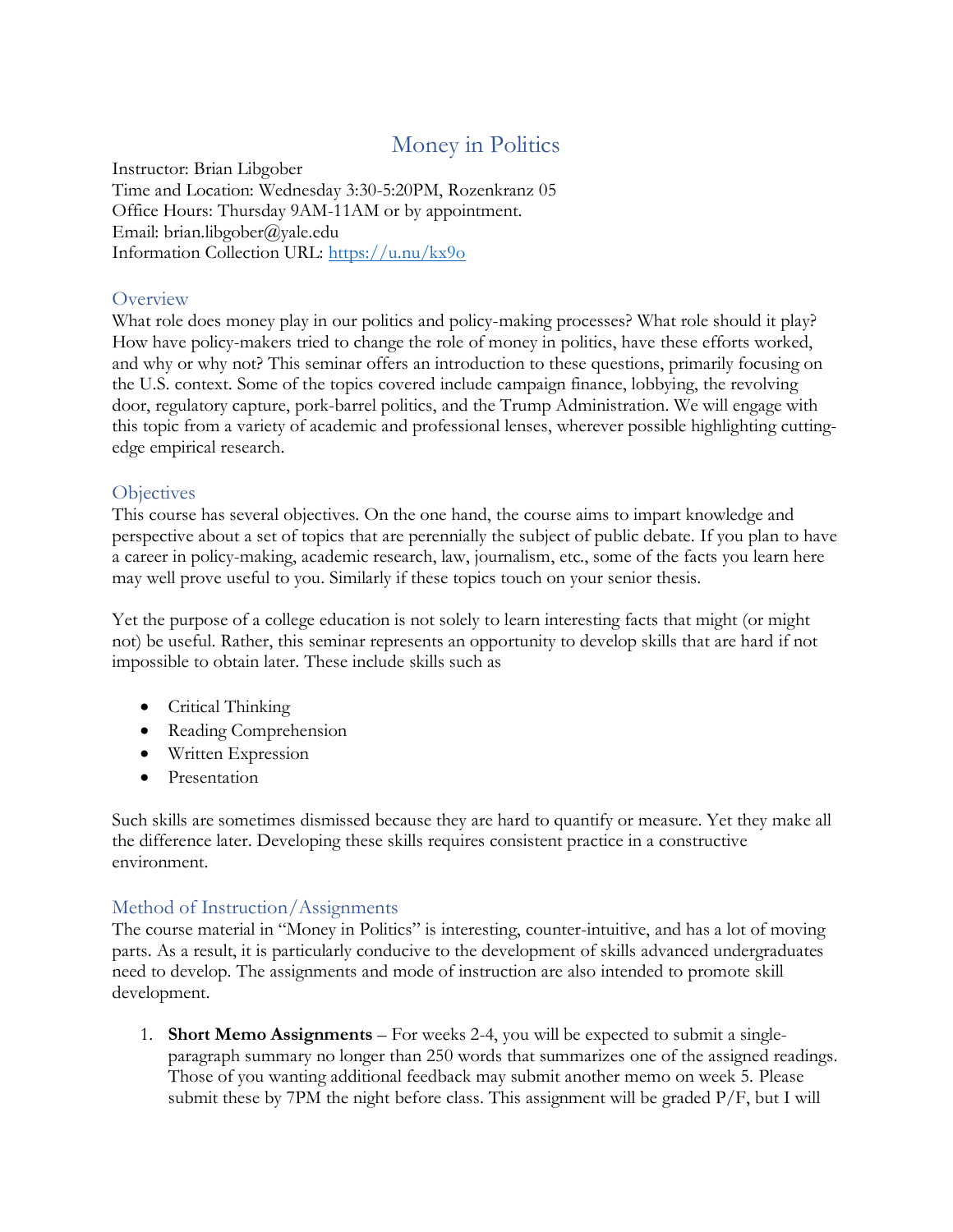nonetheless give feedback. Pay attention to this feedback as it will be useful for doing well on the letter graded assignments that come later.

#### 2. **Seminar Paper and Intermediate Assignments**

The subject matter of this course draws individuals from many different paths and students headed in many different directions. Over the semester, you will prepare a substantial piece of written work where you are asked to inhabit one of the following roles: *policy-maker*, *lawyer, data-journalist,* or *social science researcher.* Depending on your choice, you have a different final paper task and pair of intermediate check-in assignments, all of which are letter graded. The first assignment is similar to an abstract length proposal (DUE FRIDAY, WEEK 6), the second is a progress report (DUE FRIDAY, WEEK 10), and the final paper is due **May 8, 2019** (**the last day of the final exam period**). Switching roles midway through the semester is acceptable, although each intermediate assignment should help you complete the next one.

# **Data Journalist**

You are a freelance data journalist. Recently, you've seen that ProPolis has been running features (usually 15-20 double-spaced pages) about the role of money in politics, especially pieces that significantly deepen the public's understanding of how money in politics works. You're wondering if maybe you can get in on the action.

First, write an e-mail pitch to the Editor-in-Chief explaining what you want to write. The pitch should be one paragraph long or at most two, although you will want to craft the pitch carefully because the EIC may reject your pitch. If he does reject it, then you should expect some direction about what topically similar pitch would be accepted. You will have to write a new pitch.

Once the EIC gives you the go-ahead, you will have some time to investigate your story. At the same time, the EIC is likely to grow impatient, so you should submit a progress report to the editor before too long. The progress report should include a concise summary of your efforts, the introduction to your final story, and one full section of the article. The progress report should be roughly 5-8 pages total. Send this to the EIC. Based on the EIC's feedback, you should adjust the direction of your story and proceed to finish the article. You know from previous reading of ProPolis that the article will need to have a fair number of attractive figures that "illustrate" for readers what is really going on, or at the very least tables. Probably it would be advisable to include at least one in the progress report to the EIC. Remember that ProPolis publishes investigative data journalism, not persuasive screeds, and has no explicit ideological agenda.

# **Policymaker**

You work for the Filmore Institute, a well-known think-tank based in Washington, D.C. The Filmore Institute claims to offer non-partisan, evidence-based policy ideas to the most pressing social problems. Recently, the Institute has noticed an especially large number of news articles about the role of money in politics. Ever interested in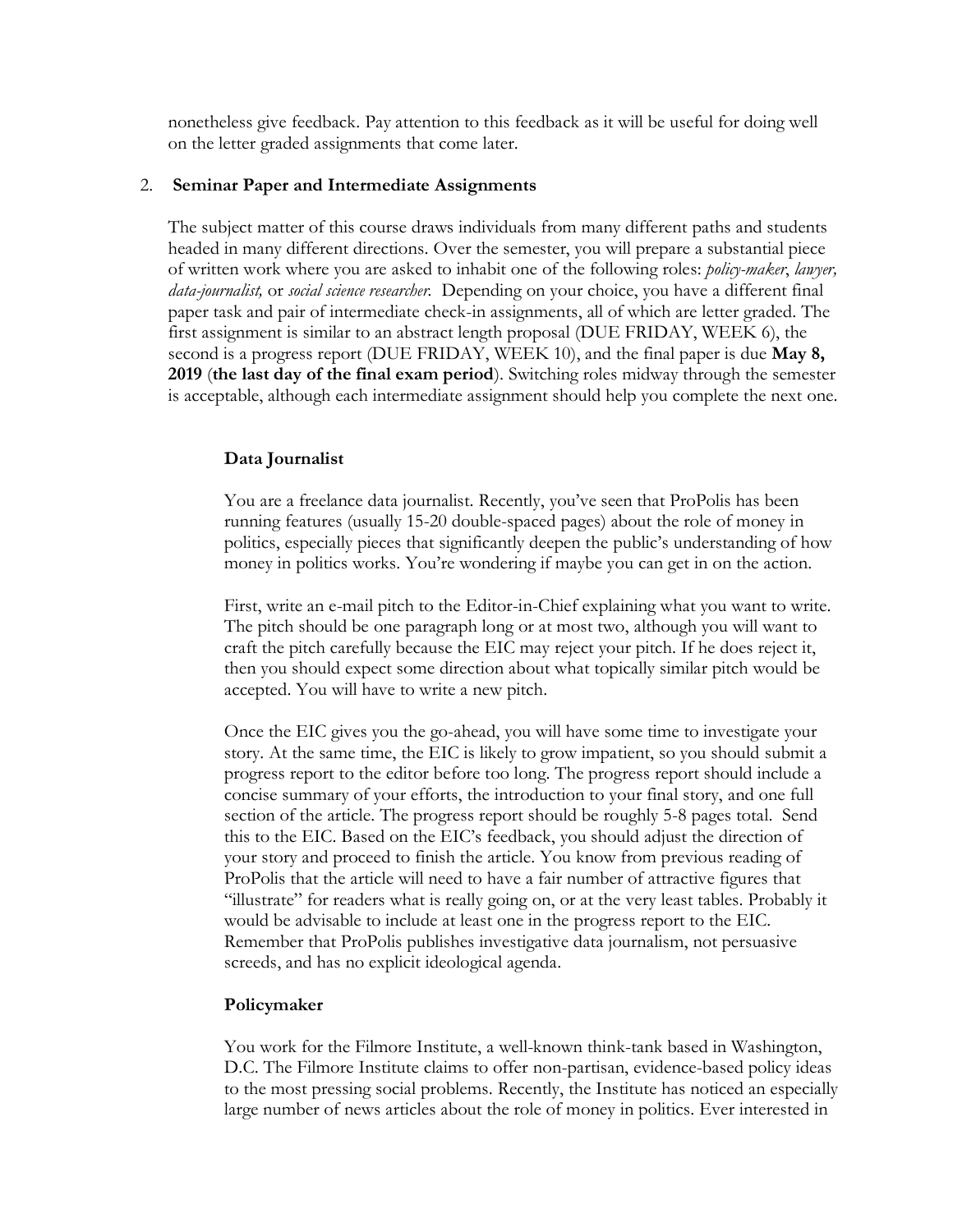keeping the Filmore Institute relevant, the Executive Director is soliciting position papers on the topic from the staff.

First, submit a paragraph or two length summary of the policy proposal you would like to develop. The Executive Director will probably find things that he likes or dislikes in this proposal, but assuming there is enough potential in your idea he will give you the go ahead to produce an executive summary of the proposal (2-3 pages) and an outline of the position paper and the evidence you will use to advocate for the proposal (3-5 pages). Submit these together. In light of the Executive Director's feedback, proceed to write a position paper of about 18-25 pages double-spaced. The paper should begin with the executive summary and persuasively argue in favor of the proposal throughout. While there are no formal requirements as to what must be included, you believe that the better position papers will discuss policies that were previously important in this space, why they did or did not work, potential perverse side-effects of your proposed policy, and also issues affecting implementation, for example legal problems or partisan objections. The more research in favor of the idea, the better.

Please bear in mind that the Filmore Institute has come under fire for having too explicit an ideological agenda in some of its recent proposals, and the Executive Director has been a pain about this lately. Policies that would benefit one political party or another to a greater extent fine, but you have to make sure that the primary justifications for a policy are not partisan.

#### **Lawyer**

You are an associate at Hammer, Legg, and Crutch LLP, a boutique law firm based in D.C. that has a well-regarded appellate practice. Crutch has just informed you that you will need to write an amicus brief in an upcoming Supreme Court case challenging yet another dubious policy initiative backed by the Filmore Institute. You can't really recall what the policy at issue is. Come to think of it, you aren't sure if the policy is federal law, state law, or something else weird. You'll have to get clear on the policy at issue before you start writing your brief. Probably you should include some description of the policy at the very beginning of the brief.

Somehow Crutch did not indicate the name of the case or the client you are representing, or even which side you are on. Is it one of the political parties, a corporation, a public interest organization, or someone else? You'll have to find out.

One thing about which Crutch *was* clear is that the client is anxious to hear about your legal strategy as soon as possible. First, send Crutch an email laying out in a paragraph or two the legal argument you will be making on the client's behalf. Crutch may have some feedback on your strategy, but assuming all is well he will suggest you begin writing the brief. Crutch will know that this takes some time, but send Crutch the first 5-8 pages to make sure he knows you're making progress. Assuming everything looks good to Crutch, go ahead and finish the brief. Please be aware that the firm is billing the client by the page. The client will not pay for more than 25 pages and will not accept less than 20. Whether the policy justifications are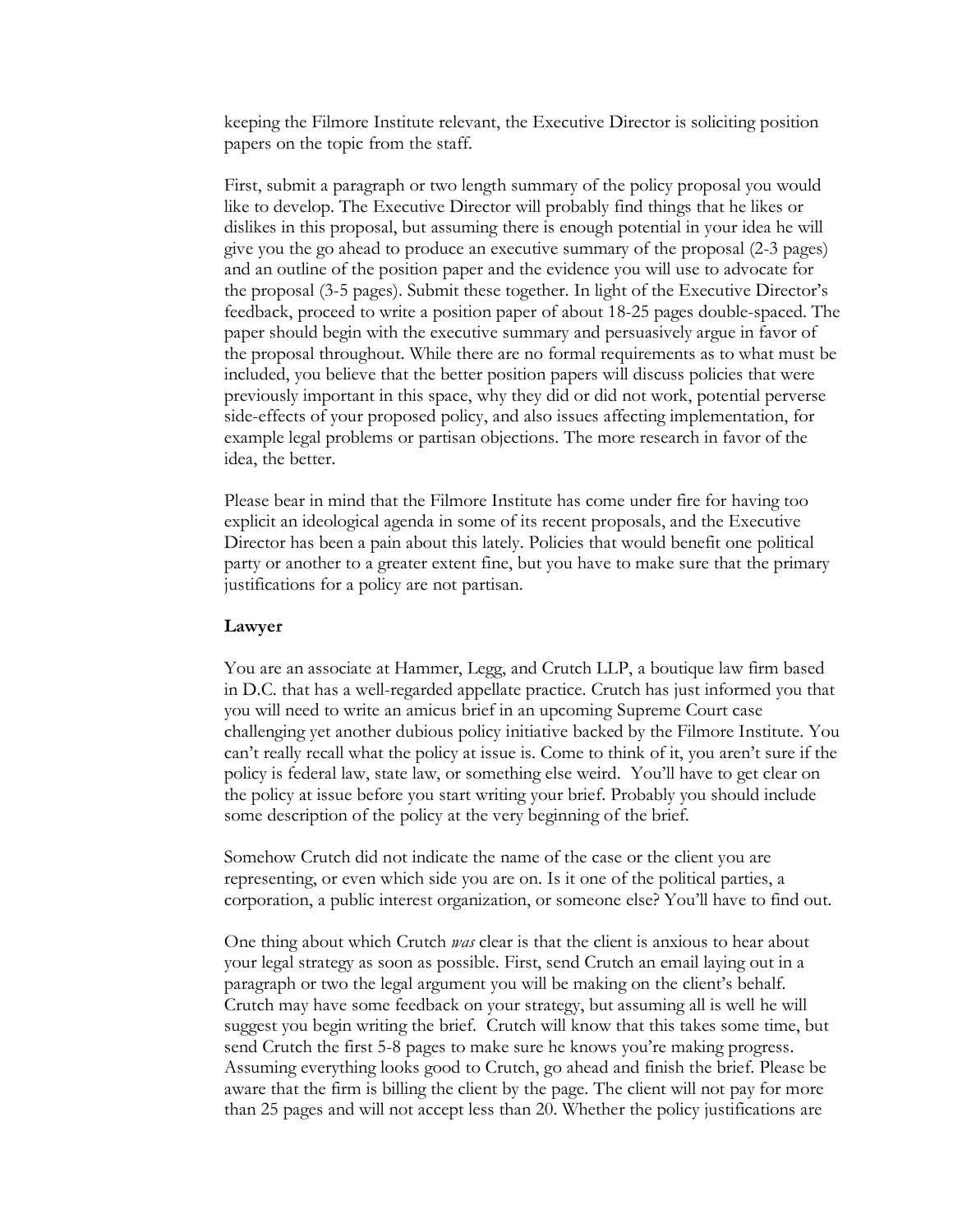strong or weak may prove important, but you know that Crutch will evaluate the amicus brief on the quality of the *legal argument.* Introducing some history may prove important, but more important is the principles in the case law and an understanding of how they have been applied.

#### **Academic**

Write an original research paper answering a substantial question of social-scientific significance about the role of money in politics. To start, scout out a particular journal to submit to and include a one-page letter to the editor explaining why your article is a good fit. If that sounds oddly open-ended and non-specific, welcome to the club! Assuming the editor is interested, you should begin to prepare the draft. Submit a 5-8 pages excerpt (for the academic, the excerpt does not have to be in order, but you are encouraged to include a paragraph abstract). The final paper should be about 18-25 pages.

3. **Presentations** – You will be expected to give a 10-minute presentation on your final paper to the class. In the event of high-enrollment, some of you working on thematically similar papers may be encouraged to co-present.

# Grading Scheme

Participation – 15%  $Memos - 15%$ Proposal  $-5%$ Intermediate Paper Assignment – 15% Presentation  $-20\%$ Final Paper – 30%

# Schedule:

#### Week 1: Overview

- Introduction
	- o Discuss Priors
	- o Introduce Key Descriptive Facts
	- o Syllabus.
	- o Questions.

#### Week 2: What's An Interest? (1<sup>st</sup> Memo Due)

- Excerpts from Key Judicial Decisions
	- o Dennis v. US, 341 U.S. 494 (1951).
	- o NAACP v. Paterson, 357 U.S. 449 (1958).
	- o Citizens United v. FEC, 558 U.S. 310 (2010).
- Hart, David M. 2004. "BUSINESS' IS NOT AN INTEREST GROUP: On the Study of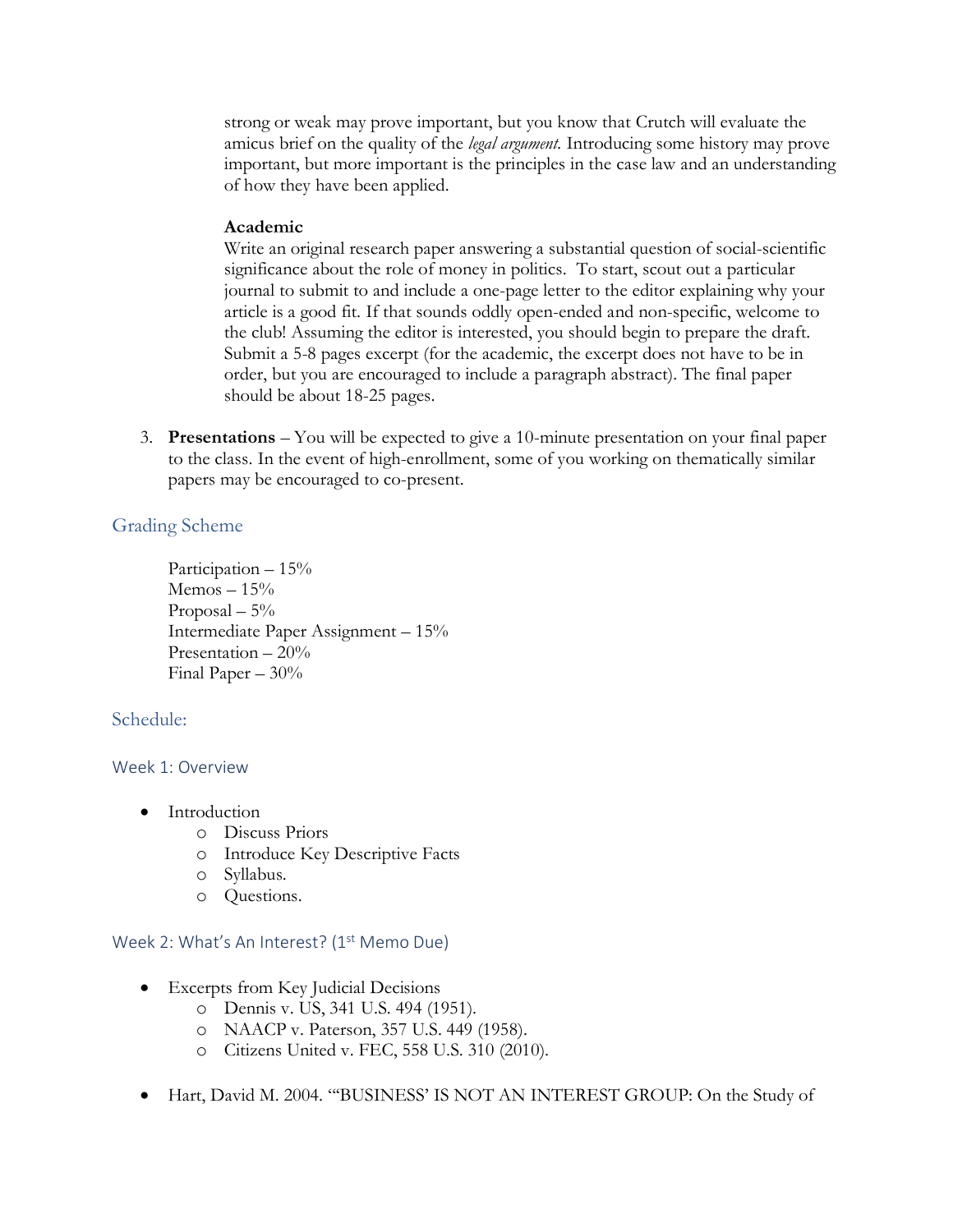Companies in American National Politics." *Annual Review of Political Science* 7 (1): 47–69. https://doi.org/10.1146/annurev.polisci.7.090803.161829.

• Schlozman, Kay Lehman, Philip Edward Jones, Hye Young You, Traci Burch, Sidney Verba, and Henry E. Brady. 2015. "Organizations and the Democratic Representation of Interests: What Does It Mean When Those Organizations Have No Members?" *Perspectives on Politics* 13 (4): 1017–29. https://doi.org/10.1017/S1537592715002285.

Week 3: Campaign Contributions (2<sup>nd</sup> Memo Due)

- Garrett, R Sam. 2016. "The State of Campaign Finance Policy: Recent Developments and Issues for Congress." *CRS Report* R41542, pp. 1-13.
- Ansolabehere, Stephen, John M. de Figueiredo, and James M. Snyder. 2003. "Why Is There So Little Money in U.S. Politics?" *Journal of Economic Perspectives* 17 (1): 105–30. https://doi.org/10.1017/CBO9781107415324.004.
- McChesney, Fred S. 1997. "Rent Extraction: The Theory of Political Extortion." In *Money for Nothing: Politicians, Rent Extraction, and Political Extortion*. Cambridge, MA: Harvard University Press.
- Barber, Michael J., Brandice Canes-Wrone, and Sharece Thrower. 2017. "Ideologically Sophisticated Donors: Which Candidates Do Individual Contributors Finance?" *American Journal of Political Science* 61 (2): 271–88. https://doi.org/10.1111/ajps.12275.

Week 4: Campaign Spending (3rd and Final Memo Due)

- Ansolabehere, Stephen, and James M. Snyder. 2000. "Soft Money, Hard Money, Strong Parties." *Columbia Law Review* 100 (3): 598–619.
- Huber, Gregory A., and Kevin Arceneaux. 2007. "Identifying the Persuasive Effects of Presidential Advertising." *American Journal of Political Science* 51 (4): 957–77.
- Kalla, Joshua L., and David E. Broockman. 2017. "The Minimal Persuasive Effects of Campaign Contact in General Elections: Evidence from 49 Field Experiments." *American Political Science Review*, 1–19. https://doi.org/10.1017/S0003055417000363.

#### Week 5: Lobbying (February 20)

- Baumgartner, Frank R., Jeffrey M. Berry, Marie Hojnacki, David C. Kimball, and Beth L. Leech. 2011. *Lobbying and Policy Change*. (selections)
- Hall, Richard L, and Alan V Deardorff. 2006. "Lobbying as Legislative Subsidy." *American Political Science Review* 100 (1): 69–84. [https://doi.org/doi:10.1017/S0003055406062010.](https://doi.org/doi:10.1017/S0003055406062010)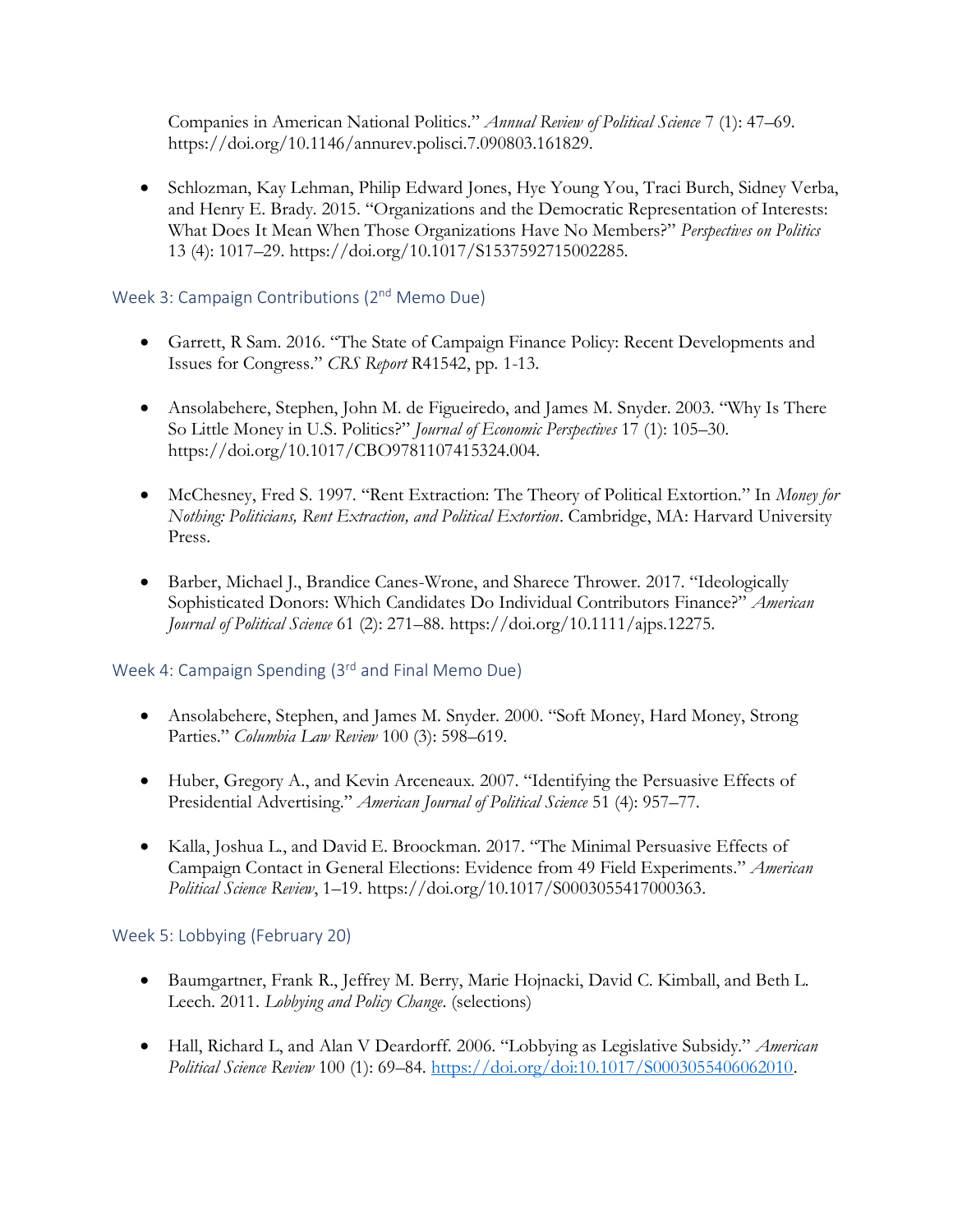• Johnson, Vincent R. 2006. "Regulating Lobbyists: Law, Ethics, and Public Policy." *Cornell Journal of Law and Public Policy* 16 (1): 17–56.

# Week 6: Lobbying II (February 27) (Paper Proposal Due Friday, March 1st)

- Bertrand, Marianne, Matilde Bombardini, and Francesco Trebbi. 2014. "Is It Whom You Know or What You Know? An Empirical Assessment." *American Economic Review* 104 (12): 3885–3920.
- You, Hye Young. 2017. "Ex Post Lobbying." *Journal of Politics* 79 (4): 1162–76.
- Kosar, Kevin R, Paul Glastris, Lee Drutman, Jonathan Rauch, and Molly Reynolds. 2016. "Restoring Congress as the First Branch." R Street Policy Study No. 50.

# Week 7: Regulatory Capture (March 6)

- Huntington, Samuel P. 1952. "The Marasmus of the ICC: The Commission, The Railroads, and The Public Interest." *Yale Law Journal* 61 (4): 467.
- Gordon, Sanford, and Catherine Hafer. 2013. "Conditional Forebearance as an Alternative to Capture." In *Preventing Regulatory Capture: Special Interest Influence and How to Limit It*, 208–32. Cambridge, MA: Cambridge University Press.
- Kwak, James. 2013. "Cultural Capture and the Financial Crisis." In *Preventing Regulatory Capture, Special Interest Influence and How to Limit It*, 71–98. https://doi.org/10.1017/CBO9781139565875.

# Week 8: Revolving Door (March 27)

- Zaring, David. 2013. "Against Being against the Revolving Door." *University of Illinois Law Review*, 507–49. https://doi.org/10.3366/ajicl.2011.0005.
- Palmer, Maxwell, and Benjamin Schneer. 2015. "Capitol Gains: The Returns to Elected Office from Corporate Board Directorships." *Journal of Politics* 78 (1): 1–50.
- Lucca, David, Amit Seru, and Francesco Trebbi. 2014. "The Revolving Door and Worker Flows in Banking Regulation." *Journal of Monetary Economics* 65: 17–32. https://doi.org/10.1016/j.jmoneco.2014.05.005.

# Week 9: Representation of the Wealthy (April 3)

- Putney Debates (excerpts).
- Gilens, Martin, and Benjamin I. Page. 2014. "Testing Theories of American Politics: Elites, Interest Groups, and Average Citizens." *Perspectives on Politics* 12 (3): 564–81.